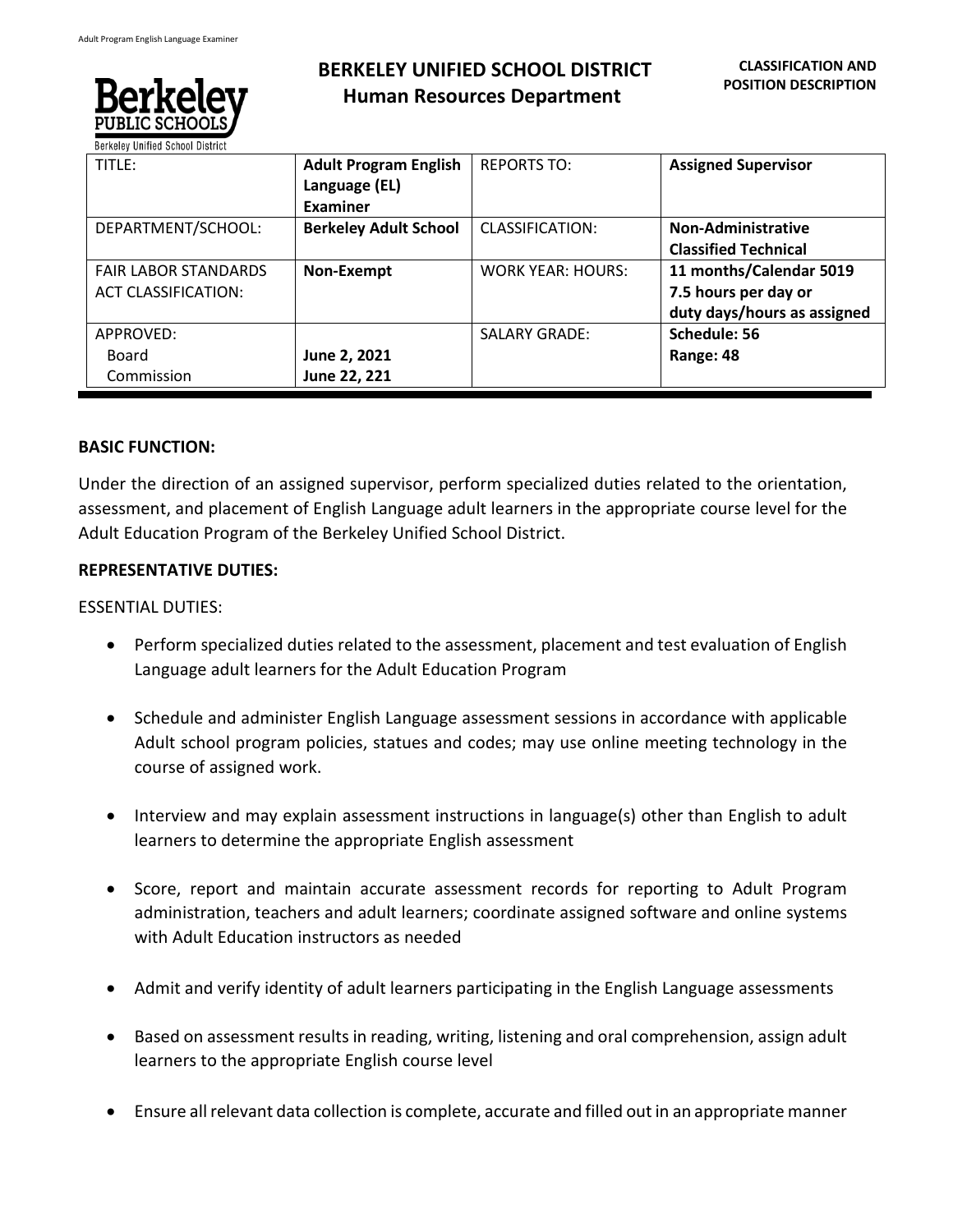- Enter adult learner demographic and/or test data into the appropriate computer or online system
- Informs the site administrator if any unusual events or irregularities taking place during assessment session; recommends a course of action in such circumstances
- Maintain the security of assessment and testing materials in accordance with Adult Program policies and procedures
- Upon return of testing materials, reviews materials for re-use or discards and/or shreds test materials no longer usable
- Prepare and proctor English Language assessment materials
- Perform administrative tasks in support of the Adult Program including responding to e-mails and phone inquiries and duplication materials
- Prepare and maintain inventories of all assessment materials
- May direct, train and monitor assessment proctors
- May prepare reports for the CA Department of Education and Adult Program administration in accordance with assigned duties; participate in related surveys as needed
- Attend and participate in meetings and conferences as assigned
- Operate office equipment including a copier, printer, recorder and computer and assigned software applications; drive a vehicle to various sites to conduct work
- May assist other student programs with translation and facilitation services as needed.

## OTHER DUTIES:

Perform related duties as assigned.

## **KNOWLEDGE AND ABILITIES**

## KNOWLEDGE OF:

Methods, practices and terminology used in Adult Program English Language assessment administration

Adult Program policies and objectives

District, Federal and State policy related to Adult Program English Language learners

Modern office practices, procedures and equipment

Technical aspects of Adult Program English Language assessment and examination

Applicable laws, codes, rules and regulations

Operation and use of computer and assigned software applications

Correct English usage, grammar, spelling, punctuation and vocabulary

Record-keeping, filing and proofing techniques